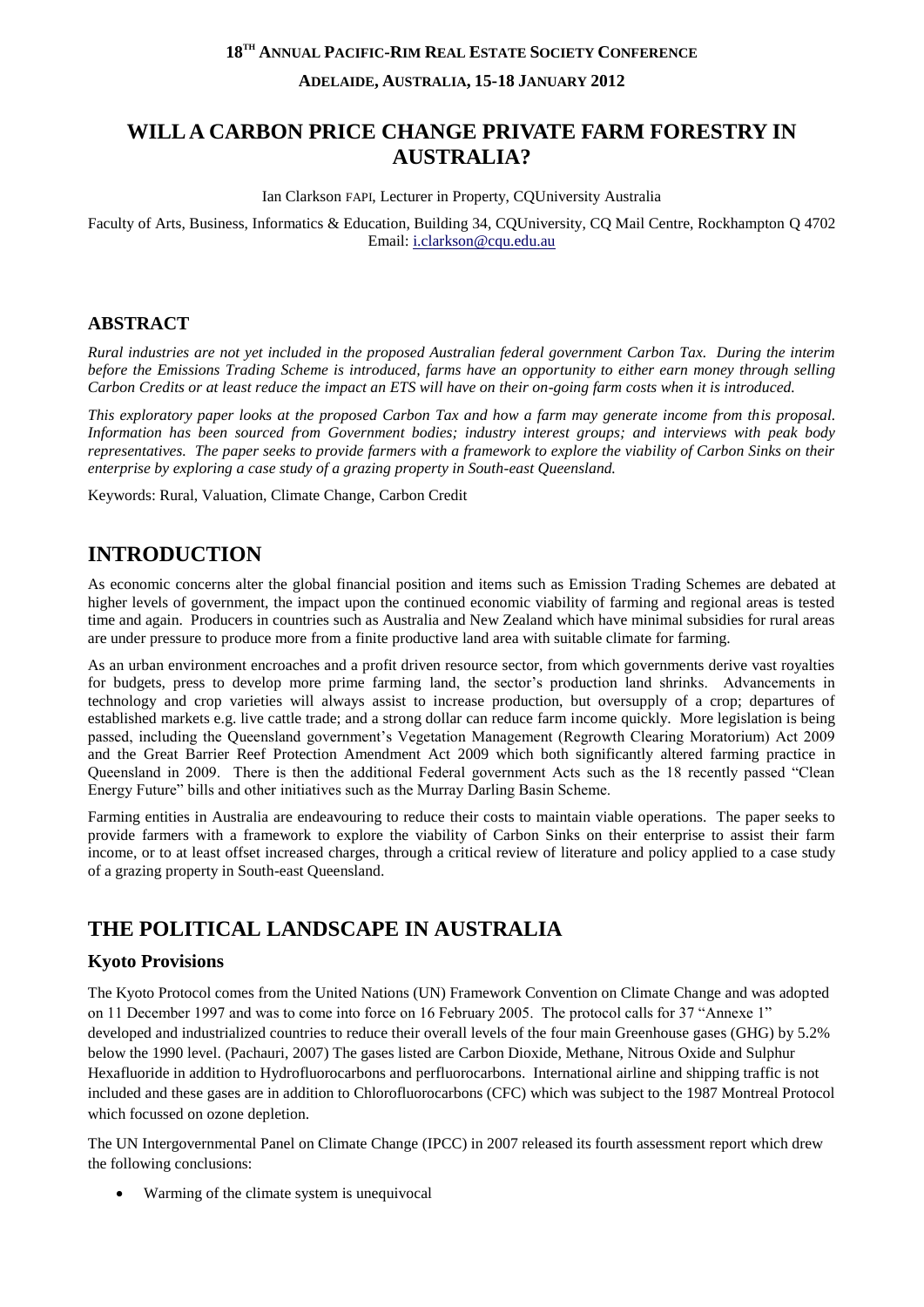- Humans are very likely to be causing most of the warming that has been experienced since 1950
- It is very likely that changes in the global climate system will continue well into the future, and that they will be larger than those seen in the recent past.[\(Pachauri, 2007\)](#page-11-0)

The change in the Australian Federal government during 2007 has seen the ratification of Kyoto Protocol in late 2007. The quick development of an Emissions Trading Scheme, later titled Carbon Pollution reduction Scheme, after the Garnaut Review with a new Federal government department created was next with legislation proposed before a rethink and slowing of the process in 2010. This was then dropped as policy due to polls indicating the process being unpopular with voters. It has since been resurrected in a different form by the current 2010 elected Labour government in a deal with minor parties and independents to secure continued power.

The protocol allows for emission trading, clean development technology and joint implementation as ways of Annexe 1 countries meeting their obligations.

*The United Nations Framework Convention on Climate Change* listed the "stabilization and reconstruction of greenhouse gas concentrations in the atmosphere at a level that would prevent dangerous anthropogenic interference with the climate system" as the main objective of the protocol. The main concept which relates to rural holdings is point 2:

 Implementation. In order to meet the objectives of the Protocol, Annex I countries are required to prepare policies and measures for the reduction of greenhouse gases in their respective countries. In addition, they are required to increase the absorption of these gases and utilize all mechanisms available, such as joint implementation, the clean development mechanism and emissions trading, in order to be rewarded with credits that would allow more greenhouse gas emissions at home. [\(UNFCoCC, 2010\)](#page-11-1)

In Australia ratifying this agreement it committed to upholding the general principles and endeavouring to achieve the desired reductions in GHG emissions. To meet the desired reductions, once the Emissions Trading Scheme (ETS) is in place, Australia has to meet a target of 108% of 1990 greenhouse gas emissions. This means a reduction to about 16,500,000 tonnes of net annual carbon dioxide production from a 2009 figure of 564,542,000 CO₂-e which is a slight reduction on the 2008 figures.[\(Australian Government, 2011\)](#page-11-2) There are several flexible market mechanisms to aid this which include an ETS.

#### **Figure 1 Australia emission reduction trajectories (Garnaut, 2011)**



Australian emissions reductions trajectories to 2050 (reduction in total emissions)

18<sup>th</sup> Annual PRRES Conference, Adelaide, Australia, 15-18 January 2012 2012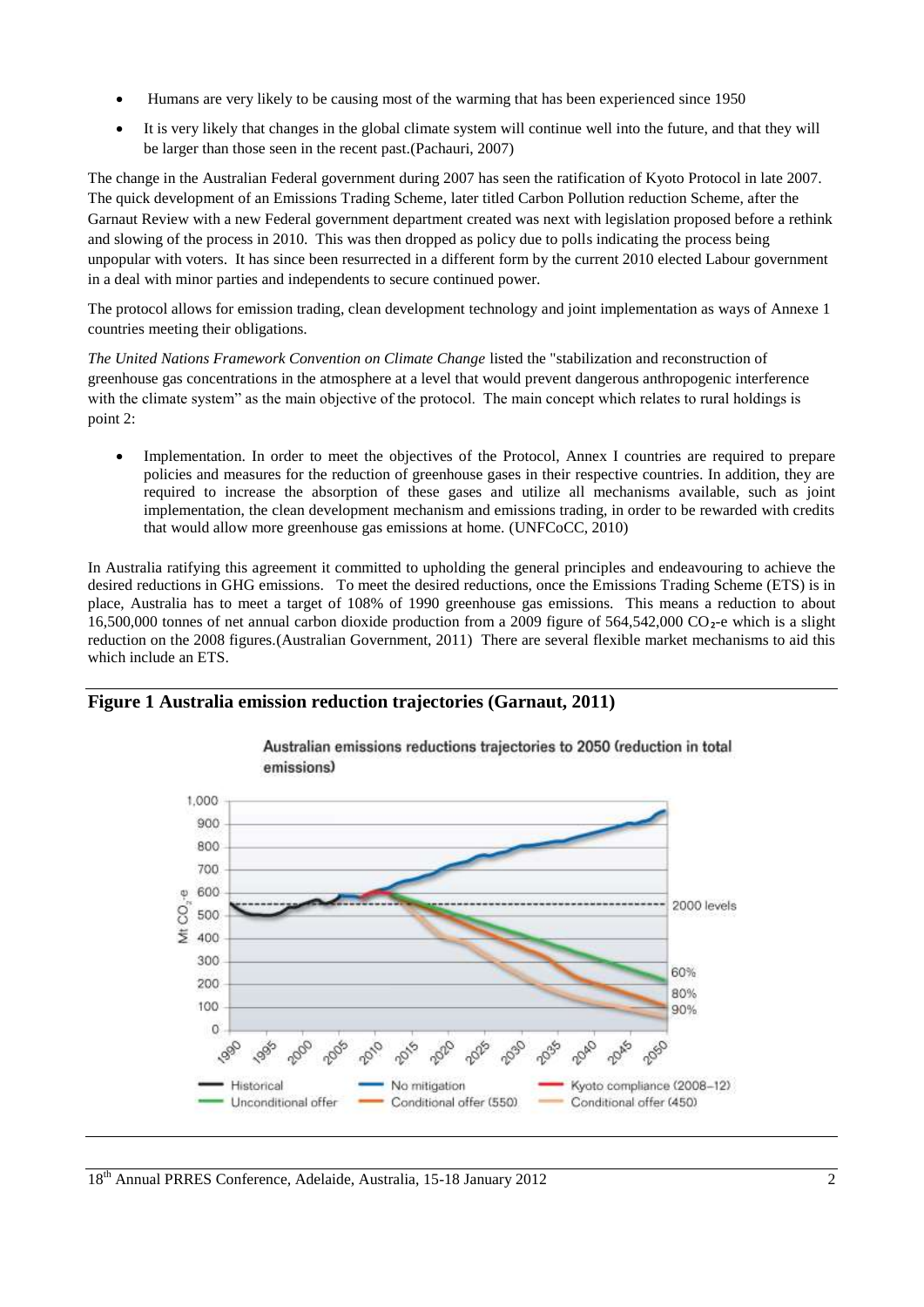John Sheehan (2009) noted that the proposed CPRS did not clearly differentiate between property rights and carbon rights and how these may be exchanged.

*…in determining whether a person has the exclusive legal right to obtain the benefit (whether present or future) of sequestration of carbon dioxide by trees to which a reforestation project relates, it is immaterial whether that right extends to sequestration of carbon dioxide by the soil in which the trees are growing.[\(Australian Government, 2008\)](#page-11-3)*

This breathtaking definition of carbon sequestration right conveniently ignores the historic legal nexus between the ownership of the elemental land property right and all things in or on that land, such as the living fibre of vegetation (trees). The definition does not explain how the right to carbon in the living fibre will be crystallised out of the land property right. A number of States have adopted profit a prendre as a basis for the right to carbon, however this action offends the common law notion of land property, and is fundamentally flawed.[\(Sheehan, 2009\)](#page-11-4) This raises the point as to how carbon rights may be transferred or paid for in context of separating the carbon right from the land right.

Whilst Energy, through power generation and transport of goods, is the biggest producer of greenhouse gases in Australia, the second highest producer of GHG in Australia is rural industries. In terms of rural enterprises, Garnaut cites that Agricultural emissions are more than 6 times the OECD average, being the third highest behind New Zealand and Ireland, blamed mainly on cattle and sheep numbers. It is estimated that agriculture directly contributes about 15% of Australia's GHG emissions [\(Meer, 2009\)](#page-11-5), or just under 3 tonnes CO₂ per person per year, through two main sources. These are Methane from livestock and Nitrous Oxide from nitrogenous fertilizer use in soils. But conversely, Australia has the most wooded area of any OECD country and is second in the world in wooded area cover with about 28.8 hectares per person [\(Garnaut, 2011\)](#page-11-6). Agricultural GHG emissions have reduced by 0.6% in the 2011 financial year from the previous year's output.



**Figure 2 Australia agriculture emissions (Meer, 2009)**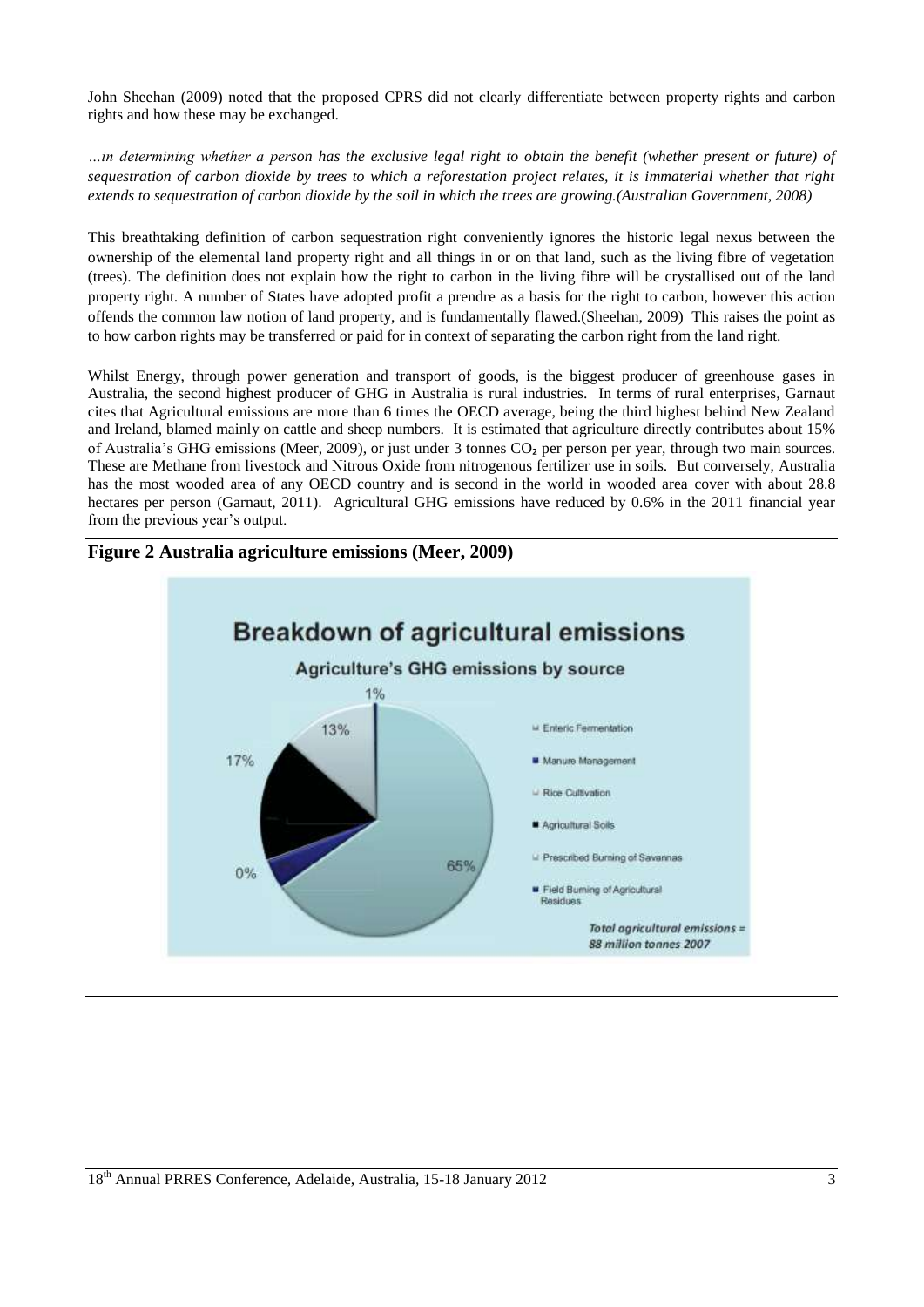



A point of interest from Garnaut is that he recommends the reduction of the Australian cattle herd by 7,000,000 head from approximately 25,000,000 down to 18,000,000 with a significant 40% reduction in the sheep population to about 45,000,000 head. These figures were based upon the red meat consumption of Australia and the replacement of these high methane producers with "greener" chicken and kangaroo consumption with a requirement to lift the Australian kangaroo population from 34,000,000 to 240,000,000 by 2020 to offset the reductions in red meat production. This failed to address the other significant factor in sheep production that the majority of the flock is used for wool production, not meat consumption. This natural product in wool would need to be replaced by alternative fibres if this flock reduction occurred and there was still a demand for these products. The near 80,000,000 sheep in Australia currently produce 330,000,000 kilograms of wool of which approximately 67% is Ultrafine to Fine Medium wool. About 67% of the Australian clip is sold to China for textile and industrial use with a further 8% to Italy for fine textile use. There was no accounting for this in the Garnaut Report which looked solely at food production and not other variables in this section. An argument has been advanced that the use of wool will diminish as more synthetic fibres are produced and used. These synthesized polymers are generally produced from petroleum based chemicals and account for about half of the world's fibre use and textile production is the fifth largest contributor to  $CO<sub>2</sub>$  emissions in the United States. [\(EIA, 1998\)](#page-11-7) The Stockholm Environment Institute shows that due to the high energy requirement of extracting oil from underground, there is approximately 9.52 kilograms of CO<sub>2</sub> emissions per tonne of spun fibre in creating polyester in the U.S.A. compared to 5.89 kilograms of  $CO<sub>2</sub>$  to produce 1 tonne of cotton in the U.S.A (SEI, [2005\)](#page-11-8)

## **What did the Carbon Pollution Reduction Scheme propose for Rural Industry?**

The main area of difference between the Garnaut Review and the proposed Rudd 2008 Carbon Pollution Reduction Scheme is in relation to compensation and free permits. The Garnaut Review argued for no free permits for generators, and for limited compensation, but based on cash not free permits, for the trade-exposed emissions-intensive sector. Successive policies from the Government have included more compensation for both categories of emitters, entirely through the allocation of free permits. The National Carbon Accounting System together with the National Greenhouse Gas Inventory, both monitored by the Department of Climate Change and Energy Efficiency, will determine the amount that each industry must account for in Australia's carbon economy.

It is significant that agriculture is not proposed to be included in the original Rudd CPRS before 2015 after a decision in 2013. This timeline was based upon the CPRS commencing in 2010. There has been no position announced at the time of the preparation of this paper by the Gillard 2011 government.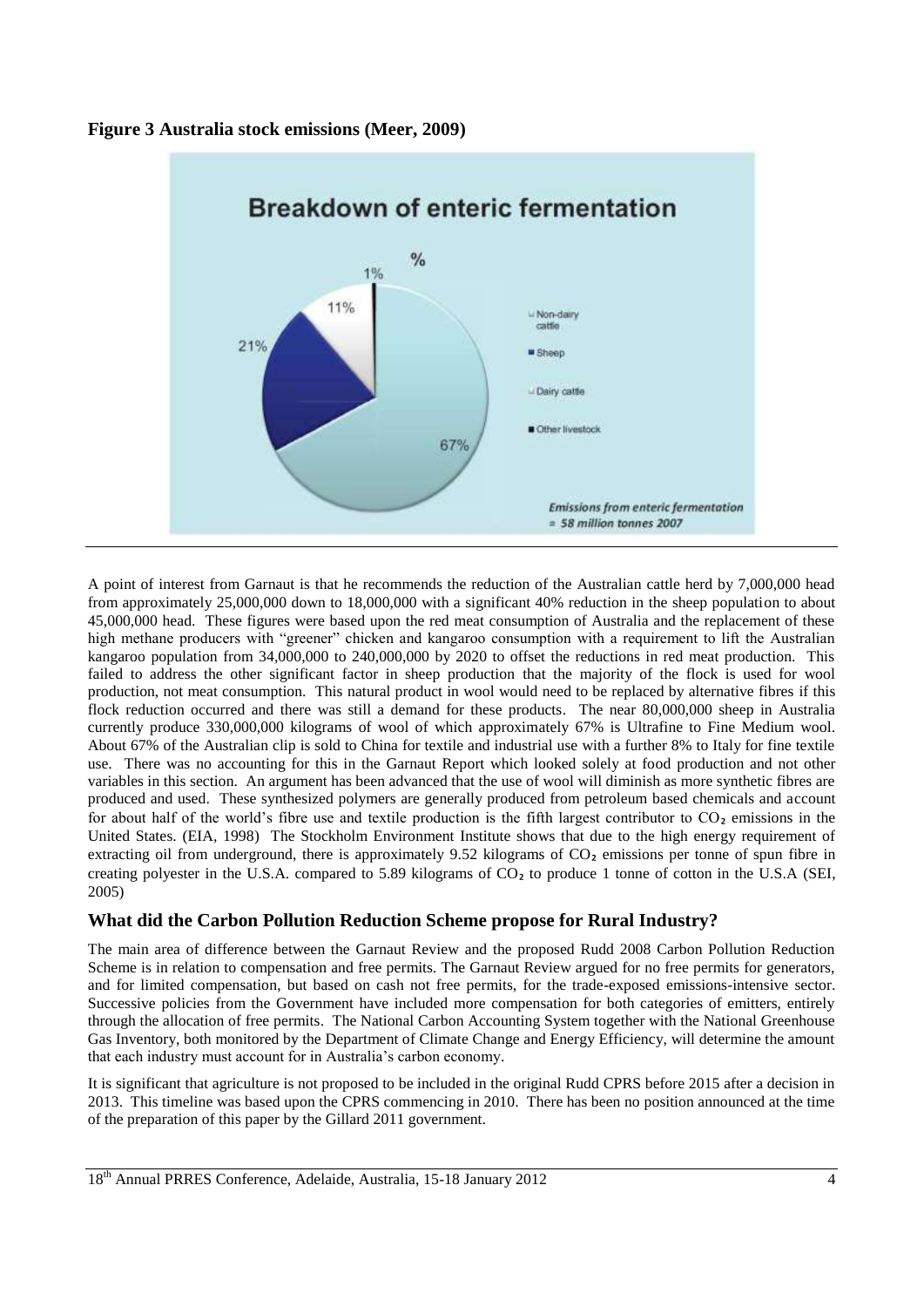Peter O'Brien, Managing Director of Rural Industries Research Development Corporation said, "Agriculture will be affected by the CPRS both directly and indirectly. Emissions costs in the form of abatement and/or to purchase permits will potentially account for a significant share of production costs for livestock sectors, and it is difficult for Australian farmers to pass the costs to their customers because most of their products are exported. Even if agriculture is not included in a CPRS, it will still be impacted by higher input prices and lower demand."

The May 2009 report prepared by RIRDC points out that:

It should be noted that agriculture would still face adverse impacts of a CPRS even if it is not included in the scheme. This is because the industry will face higher costs of inputs such as petrol, electricity, chemicals and other goods and services.

### **Figure 4 Farm income changes from ETS at \$25 per tonne CO2 (Jiang, 2009)**



Change in farm cash income under different participation scenarios, \$25/tCO<sub>2</sub>-e

Note: Change from the three-year average data except for horticulture sector that the changes are extrapolated from the sectoral impacts using HI\_LINK model.

Under current accounting conventions, many agricultural activities are quite emissions intensive. The average beef farm, for example, produces  $0.028$  tonnes of  $CO<sub>2</sub>$  -e per dollar of cash income. With a permit price of \$23 per tonne, this means that for the average beef farm, 50 cents in every dollar of cash income may be taken up by permit costs.

Even without the direct costs of permits, farms use a variety of inputs (fuel, electricity and so on) that are also emissions intensive. With a \$25 per tonne permit price, chemical and fertilizer costs are expected to increase by around 3 per cent, and freight costs could increase by around 2 per cent.

## **2011 Gillard Labor, Greens and the independents**

The September 2010 election has delivered an interesting paradigm where the Labor, Green, Independent coalition together with a Labor/Green Senate will most likely pass a CPRS or ETS in some form this term of parliament with a fixed Carbon price of \$23/tonne. This will more than likely occur after 1 July 2011 when the Greens' receive the balance of power in the Senate.

Whilst various consultative measures are being proposed by Labor, some would say delaying tactics, there is an inevitable process in which a Carbon Tax of some style will occur. The Greens strongly favour the Garnaut report whilst Labor wish to give free credits to many of the major polluters. This will undoubtedly cause negotiation and as such we will base our scenario on the prepared document at the time of writing in August 2011.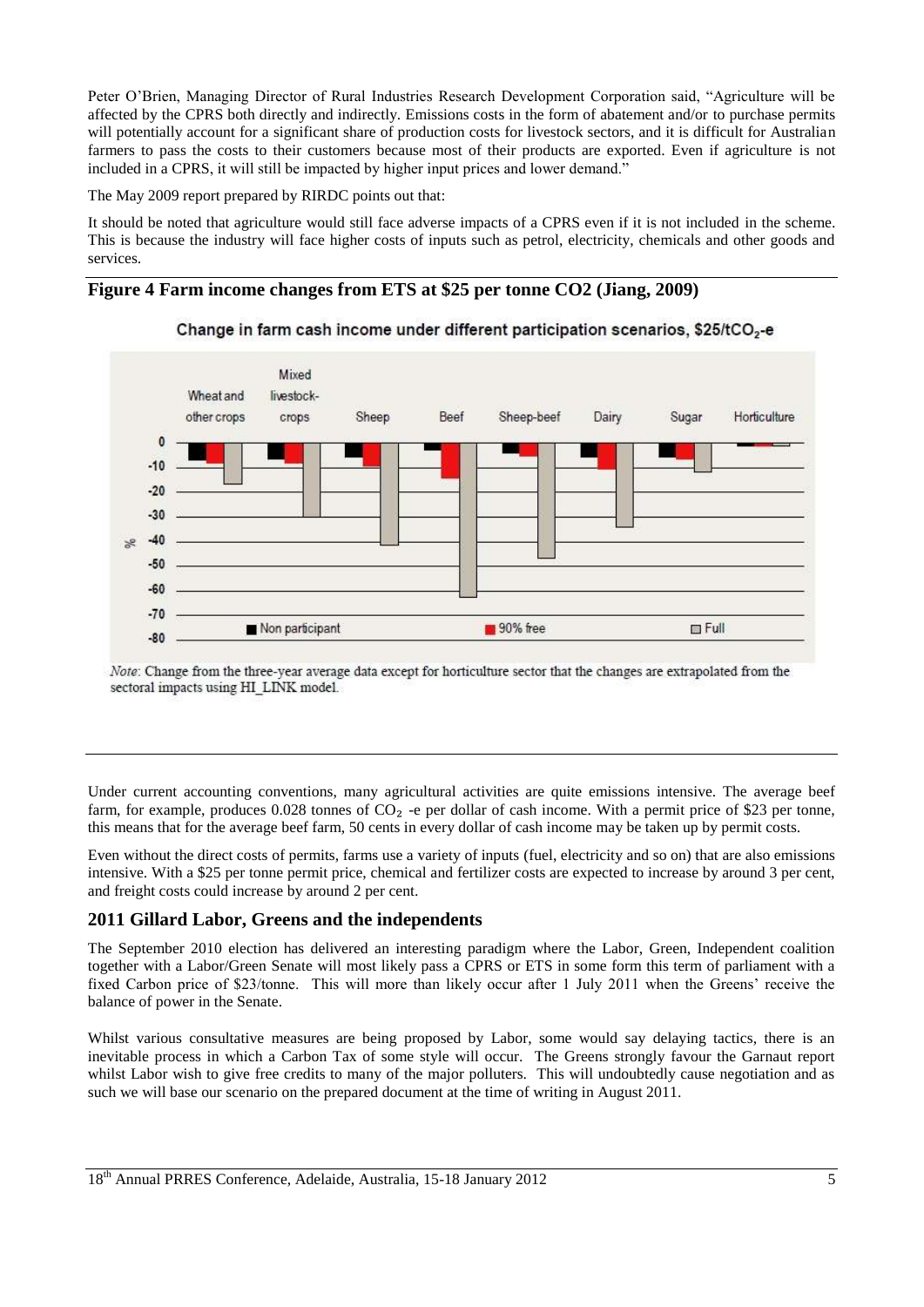# **CARBON CREDITS IN RURAL INDUSTRY**

# **What can Rural Australia do to reduce the impact or take advantage?**

We have already seen the option presented by Garnaut of changing the Australian meat herds away from Methane producing animals to non-ruminant indigenous sources such as kangaroo. The other options presented are to reduce the size of farm operations whilst maintaining the farm size i.e. lower stocking rates or less intensive production and cropping to lower methane and nitrogenous emissions. The third alternative is to create a form of "Carbon Sink" by either re-forestation or another source of bio-fixing of carbon such as in-soil sequestration.

A sectoral analysis using agricultural commodity models suggests that sectoral output would fall by from half a percentage point to over 4 per cent when the permit price is  $$25/tCO<sub>2</sub>$ -e, and by from 0.7 to 7.6 per cent when the price is  $$50/tCO<sub>2</sub>$ -e (Figure 5).



This estimate of downturn would mean that a carbon price of \$25 per tonne  $CO<sub>2</sub>$  has the potential to close up to 14% of beef producers being the smaller farms in the sector. [\(Jiang, 2009\)](#page-11-9).

## **Re-foresting carbon sequestration**

The most progressed thinking to try and off-set some of the carbon issues is the re-forestation of degraded land; land close to waterways; or strategic land which will form shade or windbreaks for more efficient overall farm production. This is on the basis that as trees grow they capture carbon from the atmosphere by converting Carbon Dioxide gas into carbon in the tree fibre through photosynthesis.

The big question is "How many trees to plant to offset the farm production?" To this there is no simple answer as varieties of trees will grow differently and therefore capture varying amounts of carbon whilst climactic and soil differences will also cause large variations. A further factor is the harvesting of trees, or their loss in a natural disaster such as bushfire would be treated as an emission under the Kyoto Protocol and as a result the owner of the forest would have to surrender the Credits unless the trees are replanted immediately after an event.

Carbon Neutral reports on their website:

We currently plant an average of 6-7 trees per tonne. In the 350-450 mm rainfall area of WA, we estimate the number of trees required per tonne of  $CO_2$  varies from  $4 - 10$  depending on location, species of tree, soil type and type of planting. If we could plant karri trees in 1,000mm rainfall areas, it could be more than a tonne of  $CO<sub>2</sub>$  per tree! (Wilson, [2010\)](#page-11-10)

The Australian Greenhouse Office (AGO) has developed a website where information can be input to calculate how much Carbon is sequestered by a hectare of forest. The approximate average allowed within an Australian context is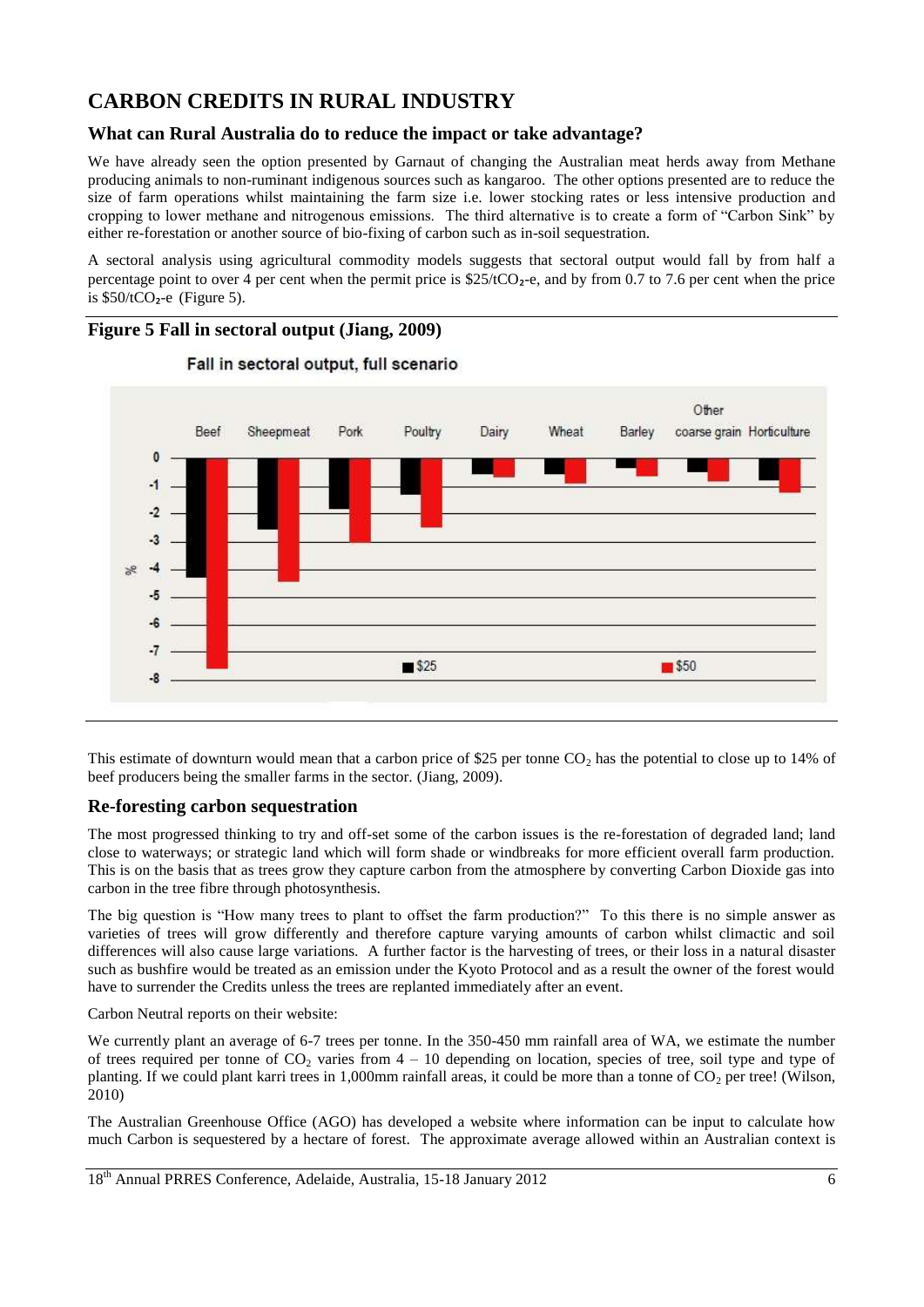about 600 to 650 tonnes of carbon per hectare during a 25 to 30 year growing cycle for most Australian hardwood species which equates to an allowance of 20 tCO<sub>2</sub> per hectare per annum. This is a rough analysis and our later scenario is based upon this amount as a conservative calculation even though the AGO calculated a higher 30 tonne p.a. figure for the particular scenario developed in association with Private Forestry Southern Queensland.

The CPRS has a requirement for tree plantations to be maintained for 100 years which is a cycle of 3 to 4 harvests depending upon growth of trees. In arid areas with poorer soils it may only achieve one harvest.

#### **In-soil carbon sequestration**

In Soil carbon sequestration is potentially a very large pool with a global estimate of 2.3 trillion tonnes of available matter, three times that of carbon in the atmosphere.[\(Jiang, 2009\)](#page-11-9) Soil carbon is the store of carbon, again through photosynthesis into plant material, which is converted into roots, stems and leaves. It is then the transfer of carbon to the soil through roots, decay of litter and charcoal from burning that sequesters carbon.

# **Figure 6 Soil carbon capture (Jiang, 2009)**

| <b>Practice</b>   | Tonnes carbon/ha/year | $tCO_2$ -e/ha/year | Note                           |
|-------------------|-----------------------|--------------------|--------------------------------|
| Crop              | $-0.136$              |                    | $-0.50$ Most sites lost carbon |
| Annual pasture    | 0.18                  |                    | 0.66 Most sites gained carbon  |
| Perennial pasture | 0.82                  |                    | 3.01 All sites gained carbon   |

#### Increase in soil carbon by agricultural practice

Note: Increase in soil carbon over 25 years between 1968 and 1993 from 45 sites in South Australia and western Victoria Source: J. Skjemstad, CRC for Greenhouse Accounting, cited in Wiley and Wilson (2008)

It is evident from studies that a change to zero tillage cropping will increase soil carbon. Perennial pasture over annual pasture also has a significant benefit as is shown in Figure 6.

As reported by Jiang, Hanslow and Pearce:

A big hurdle to adopt these practices is how to measure and verify the carbon sequestered/abated in a quick, reliable and cost-effective way, because the amount of carbon sequestered depends on many factors such as soil type, species and weather conditions. Direct measuring of every farm's sequestration is most accurate, but not financially feasible. An indirect, practice based model combined with soil sampling, carbon modelling and random verification seems a viable option.[\(Jiang, 2009\)](#page-11-9)

At this point, there is a lack in defined calculations of accurate measures but this will become a growing area, particularly in cell grazing techniques and various cropping options.

# **RE-FORESTATION EXAMINED: ASSESSING THE RETURNS**

#### **Return on private on-farm forest integrated into farm**

Our focus now turns to what may be the potential returns to a farm for the selling of Carbon Credits. As Re-forestation is the most advanced in accuracy, and it was chosen to develop a scenario based upon this activity in South-east Queensland sub-tropical wet sclerophyll zone.

Firstly, the amount of carbon which will potentially sequestered is assessed via the AGO website. Our data was input by Private Forestry Southern Queensland. This was based upon a mixed Eucalyptus cloeziana (Gympie Messmate), Eucalyptus punctata (Grey Gum), Corymbia maculata (Spotted Gum) native hardwood forest in a private plantation.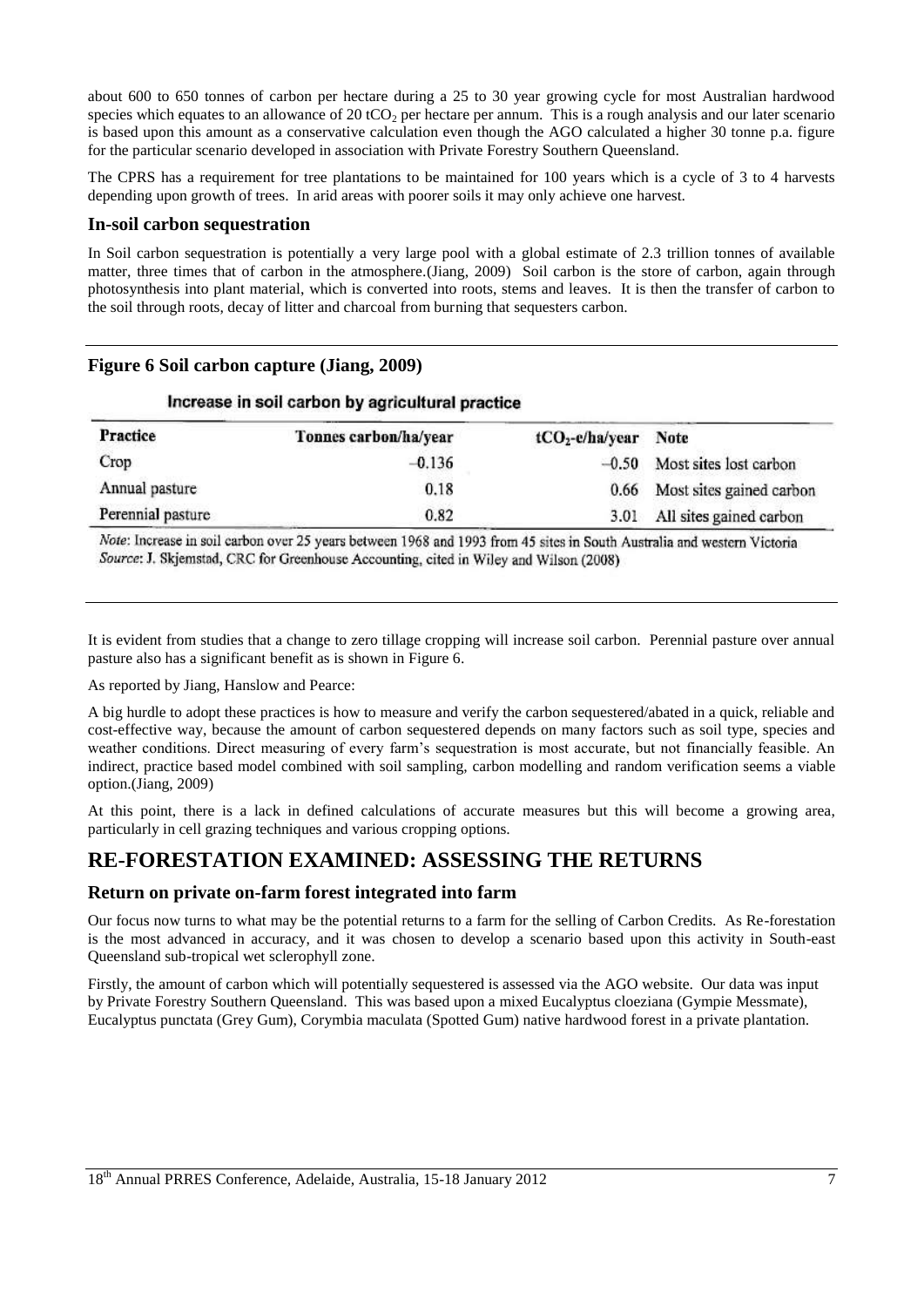## **Figure 7 Carbon accumulated in trees, debris and soil as simulation for selected site [\(DoCC,](#page-11-11)  [2010\)](#page-11-11)**



The Australian Greenhouse Office (Department of Climate Change) has developed a modelling tool to calculate the carbon sequestered by a range of species across Australia. As a rough calculation it is estimated that the plantation will produce around 200 tonnes of wood/ha or equivalent 780 tonnes/ha of absorbed CO² over a 25 year rotation. However in any area that is to be harvested the equation for valuation is a lot more complicated and needs to be fed into a model to calculate the result, as it now discounts all wood harvested but allows for accumulated carbon in soil and debris, but will also calculate replanting.

The case study is on a private farm forestry plot located near Glastonbury outside of Gympie in south-east Queensland. The data was entered into the tool box, along with rainfall, soil information and management regime by Sean Ryan of Private Forestry Southern Queensland. The Toolbox runs the program and predicts the total carbon sequestered within the trees, soil and debris. The red line on the graph is the recommended level of carbon available for sale at stage one and then stage two. As the plantation grows actual growth data increments are entered into the tool box as part of the verification and auditing process. (It is expected that the current 100% discount for harvested material will change in the foreseeable future and will allow for carbon stored as either a sawn product or power pole etc).[\(Ryan, 2010\)](#page-11-12)

Whilst the initial data shows a seqestration rate of 30 tonnes/ha p.a., we have adopted the more conservative national average of 20 tonnes/ha in our income calculations shown as Table 1. This is due to the growth rate predicitons shown from the first two years of growth being slightly behind those estimated by the program. Based upon average growth rates, and a carbon price of \$23 per tonne as per the announced Gillard government pricing, the farm income shows a Return on Investment of 4.56% for the forest which increases to 5.64% when Carbon is input with rural industries not captured. This return includes a land figure at current price for accuracy in return analysis.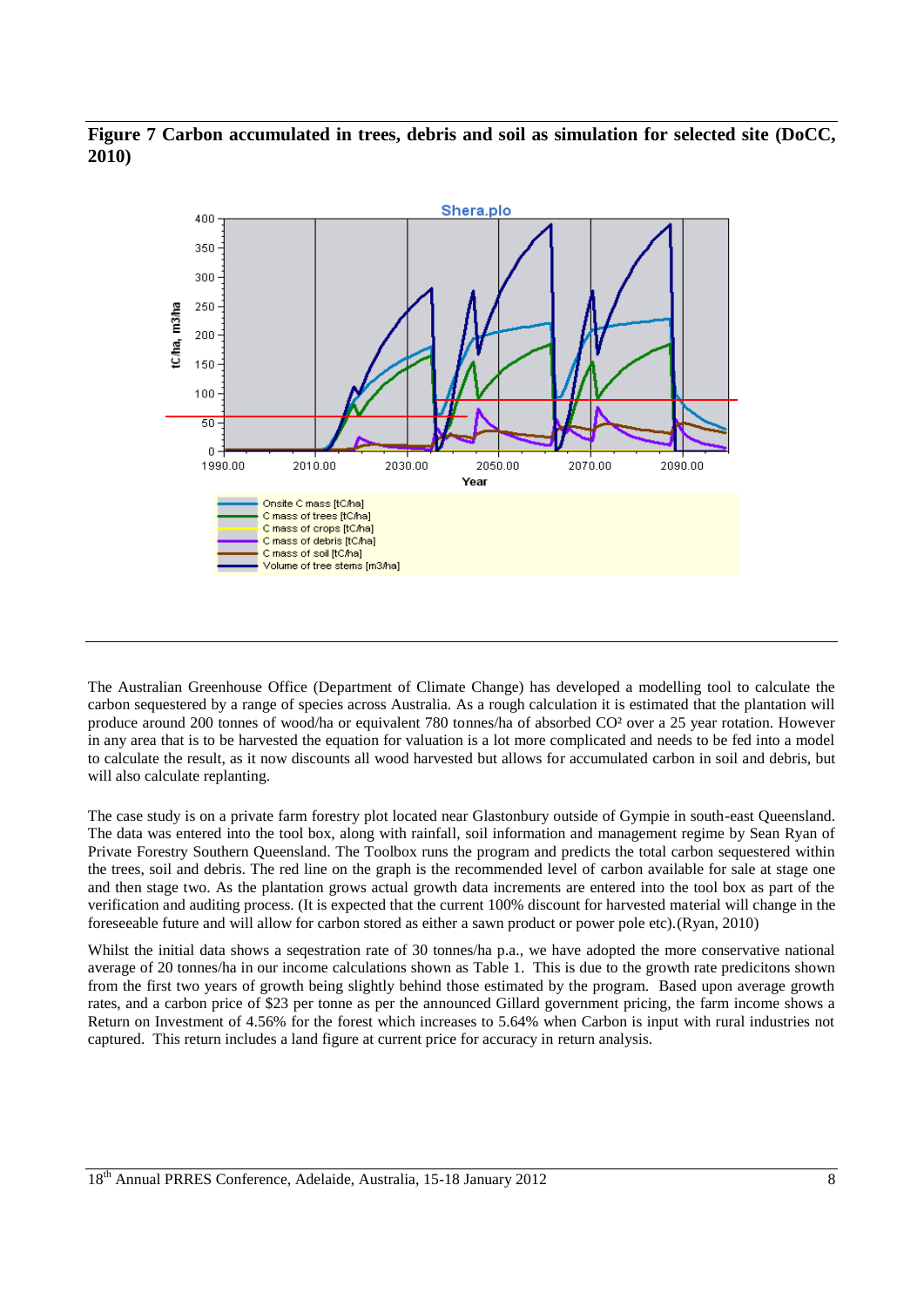# **Table 1 Estimated income at different growth patterns (Ryan, S. & author 2011)**

| Estimated Income for Mixed Hardwood Forest (Eucalyptus cloeziana, Eucalyptus punctata, Corymbia |  |
|-------------------------------------------------------------------------------------------------|--|
| maculata) in South-East OLD on a Per Hectare Basis - \$23/tonne Carbon Credit                   |  |

| <b>Action</b>                                        | <b>Start</b><br><b>Year</b> | <b>Span</b>      | Average<br><b>Growth</b><br>Total/ha |                                           | <b>Below Ave</b><br><b>Growth</b><br>Total/ha |
|------------------------------------------------------|-----------------------------|------------------|--------------------------------------|-------------------------------------------|-----------------------------------------------|
| Land                                                 | 1                           | 1                | $-$14,000.00$                        |                                           |                                               |
| <b>Pre-plant</b>                                     | 1                           | 1                |                                      |                                           |                                               |
| Professional services                                | 1                           | 1                | $-$1,200.00$                         |                                           |                                               |
| Slash site                                           | $\mathbf{1}$                | 1                | $-$140.00$                           |                                           |                                               |
| Mark out rows                                        | 1                           | 1                | $-$270.00$                           |                                           |                                               |
| 1st Vegetation spray                                 | 1                           | 1                | $-$270.00$                           |                                           |                                               |
| Disc or rip                                          | 1                           | 1                | $-$ \$800.00                         |                                           |                                               |
| 2nd Vegetation spray                                 | 1                           | 1                | $-$270.00$                           |                                           |                                               |
| Supply of seedlings                                  | 1                           | 1                | $-$ \$2,440.00                       |                                           |                                               |
| Planting of seedlings                                | $\mathbf{1}$                | 1                | $-$ \$2,750.00                       |                                           |                                               |
| Mulching                                             | 1                           | 1                | $-$100.00$                           |                                           |                                               |
| Fertiliser application                               | 1                           | 1                | $-$480.00$                           |                                           |                                               |
| <b>Maintenance</b>                                   |                             |                  |                                      |                                           |                                               |
| Professional services                                | $\overline{2}$              | $\sqrt{5}$       | $-$ \$2,000.00                       |                                           |                                               |
| Slashing (3pa for 2 years)                           | 1                           | $\mathfrak{2}$   | $-$ \$840.00                         |                                           |                                               |
| Vegetation Spray (4pa for 2 years)                   | 1                           | $\boldsymbol{2}$ | $-$ \$2,160.00                       |                                           |                                               |
| Form prune $(2 \t@ 1m \theight@ 12)$<br>month)       | 1                           | $\overline{c}$   | $-$ \$640.00                         |                                           |                                               |
| Lift & form prune (1 $@$ 1.5m $@$ 24<br>month)       | 3                           | 1                | $-$ \$320.00                         |                                           |                                               |
| Year 3 thinning to 500 stems/ha                      | 3                           | 1                | $-$ \$800.00                         |                                           |                                               |
| Year $3 - 4$ prune (500 stems @ 3m)                  | $\overline{4}$              | 1                | $-$ \$800.00                         |                                           |                                               |
| Year 5 - 7 thinning to 350 stems/ha                  | 5                           | 1                | $-$ \$800.00                         |                                           |                                               |
| Year $5 - 6$ prune (350 stems @<br>6.5m)             | 6                           | $\mathbf{1}$     | -\$880.00                            |                                           |                                               |
| Slashing (pre-site capture @ year 6)                 | 6                           | $\mathbf{1}$     | $-$560.00$                           |                                           |                                               |
| Year 7 prune 200 best stems to 12m<br>with 150 to 8m | 7                           | 1                | $-$1,000.00$                         |                                           |                                               |
|                                                      |                             |                  |                                      | Slashing (pre-site capture<br>$@$ year 8) | $-$ \$560.00                                  |
| <b>TOTAL EXPENSES</b>                                |                             |                  | $-$ \$33,520.00                      |                                           | $-$ \$34,080.00                               |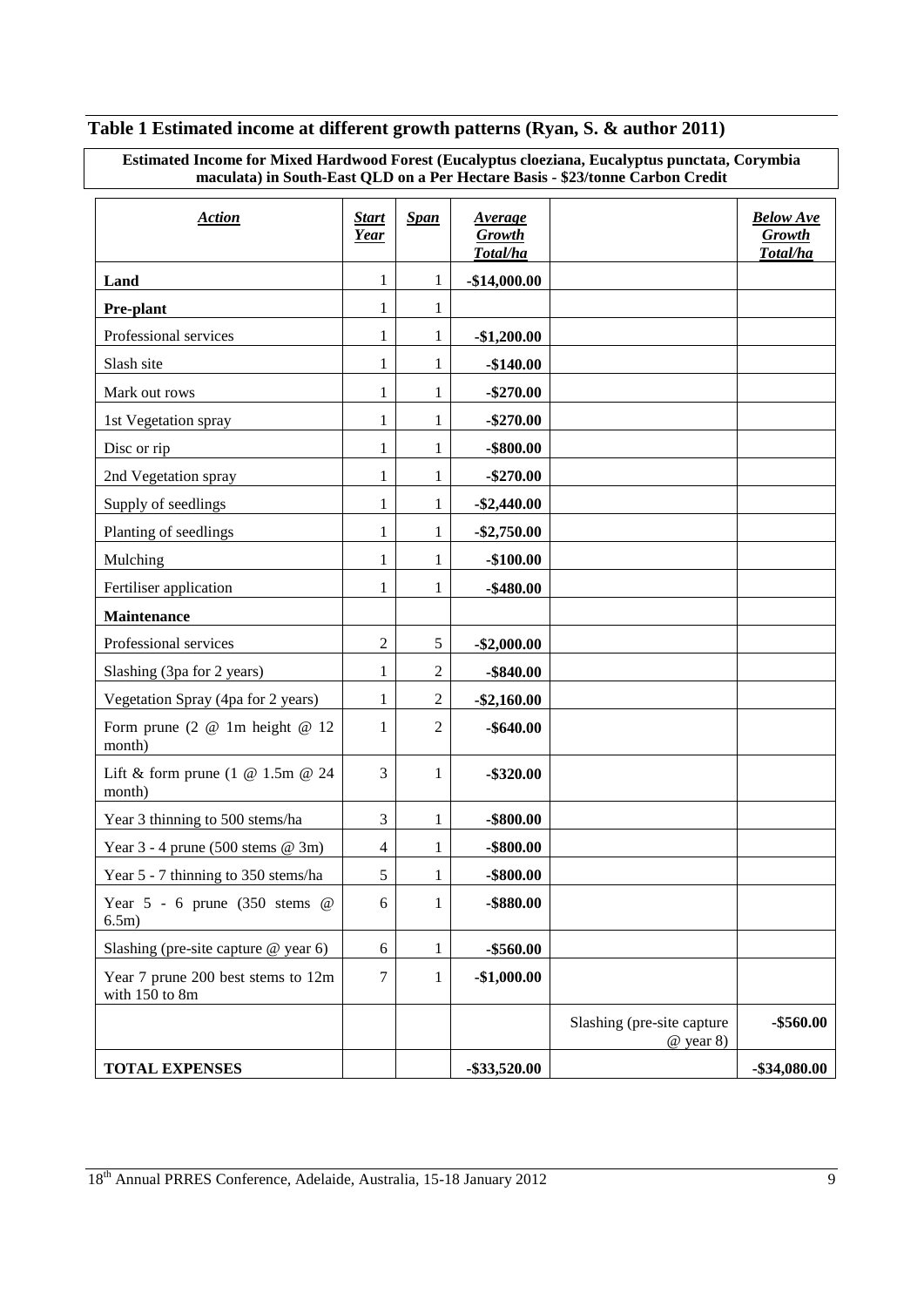| <b>Income</b>                                                                                                                                                                                                                              |    |    |             |                                                                                                                                                                                                                                      |             |
|--------------------------------------------------------------------------------------------------------------------------------------------------------------------------------------------------------------------------------------------|----|----|-------------|--------------------------------------------------------------------------------------------------------------------------------------------------------------------------------------------------------------------------------------|-------------|
| Year 7 thinning of 150/ha round<br>posts @ \$6/post                                                                                                                                                                                        | 7  | 1  | \$900.00    | Year 7 thinning of 100/ha<br>round posts @ \$6/post                                                                                                                                                                                  | \$600.00    |
| Year 12 commercial thin 150 stems<br>@ 50% 11m poles @ 350mm dbh @<br>\$70/pole                                                                                                                                                            | 12 | 1  | \$5,250.00  | Year 12 commercial thin<br>150 stems @ 25% 11m<br>poles @ 350mm dbh @<br>\$70/pole                                                                                                                                                   | \$2,590.00  |
| & 50% strainers 2 per stem @ \$20<br>ea                                                                                                                                                                                                    | 12 | 1  | \$3,000.00  | & 75% strainers 2 per stem<br>@ \$20 ea                                                                                                                                                                                              | \$4,520.00  |
| with 150 stays $@$ \$15 ea                                                                                                                                                                                                                 | 12 | 1  | \$2,250.00  | with 100 stays $@$ \$15 ea                                                                                                                                                                                                           | \$1,500.00  |
| Year 25 harvest (200 stems ave<br>500mm dbh & 32m height)                                                                                                                                                                                  |    |    |             |                                                                                                                                                                                                                                      |             |
| 50% poles @ \$389 ea                                                                                                                                                                                                                       | 25 | 1  | \$38,900.00 | 25% poles @ \$389 ea                                                                                                                                                                                                                 | \$19,450.00 |
| 20% veneer logs of 460mm dbh by<br>6m @\$250/m <sup>3</sup> = \$247 ea                                                                                                                                                                     | 25 | 1  | \$9,880.00  | 20% veneer logs of<br>460mm dbh by 6m<br>@\$250/m <sup>3</sup> = \$247 ea                                                                                                                                                            | \$9,880.00  |
| 30% sawlog of 420mm dbh to<br>300mm @ 15m (2m <sup>3</sup> @ \$110/m <sup>3</sup> or<br>\$220 ea)                                                                                                                                          | 25 | 1  | \$13,200.00 | 55% sawlog of 420mm<br>dbh to $300$ mm @ $15m$<br>$(2m^3 \ @ \ $110/m^3 \text{ or } $220$<br>ea)                                                                                                                                     | \$24,200.00 |
| Left over round posts (180 from tops<br>@ \$20 ea)                                                                                                                                                                                         | 25 | 1  | \$3,600.00  | Left over round posts (100<br>from tops $@$ \$20 ea)                                                                                                                                                                                 | \$2,000.00  |
| Left over fencing $(400$ from tops $@$<br>\$20 ea)                                                                                                                                                                                         | 25 | 1  | \$8,000.00  | Left over fencing (200<br>from tops $@$ \$20 ea)                                                                                                                                                                                     | \$4,000.00  |
| Carbon sequestered                                                                                                                                                                                                                         |    |    |             |                                                                                                                                                                                                                                      |             |
| 200<br>wood/ha<br>780<br>tonnes<br><sub>or</sub><br>tonnes/ha CO <sub>2</sub> over 25 years this is<br>conservatively permitted to be sold<br>20 tonne $CO2$ per annum<br>as<br>increasing to 25 tonne p.a. later in<br>stand @ \$23/tonne | 2  | 24 | \$11,040.00 | 160 tonnes wood/ha or 620<br>tonnes/ha CO <sub>2</sub> over 25<br>years this is conservatively<br>permitted to be sold as 15<br>tonne CO <sub>2</sub> per annum<br>increasing to 25 tonne p.a.<br>later in stand $\omega$ \$23/tonne | \$8,280.00  |
| Currently all harvested timber is written down to no retained carbon. This may change so that carbon in power<br>poles is acknowledged. Retained carbon in soil and mulch is acknowledged in model & this slowly builds.                   |    |    |             |                                                                                                                                                                                                                                      |             |
| <b>Gross Income Ex Carbon</b>                                                                                                                                                                                                              |    |    | \$84,980.00 |                                                                                                                                                                                                                                      | \$68,740.00 |
| <b>Gross Income Inc Carbon</b>                                                                                                                                                                                                             |    |    | \$96,020.00 |                                                                                                                                                                                                                                      | \$77,020.00 |
|                                                                                                                                                                                                                                            |    |    |             |                                                                                                                                                                                                                                      |             |
| <b>Net Income Ex Carbon</b>                                                                                                                                                                                                                |    |    | \$51,460.00 |                                                                                                                                                                                                                                      | \$34,660.00 |
| <b>Net Income Inc Carbon</b>                                                                                                                                                                                                               |    |    | \$62,500.00 |                                                                                                                                                                                                                                      | \$42,940.00 |
| <b>Return on Investment Ex Carbon</b>                                                                                                                                                                                                      |    |    | 4.56%       |                                                                                                                                                                                                                                      | 3.46%       |
| <b>Return on Investment including</b><br><b>Carbon</b>                                                                                                                                                                                     |    |    | 5.64%       |                                                                                                                                                                                                                                      | 4.31%       |

<sup>18&</sup>lt;sup>th</sup> Annual PRRES Conference, Adelaide, Australia, 15-18 January 2012 10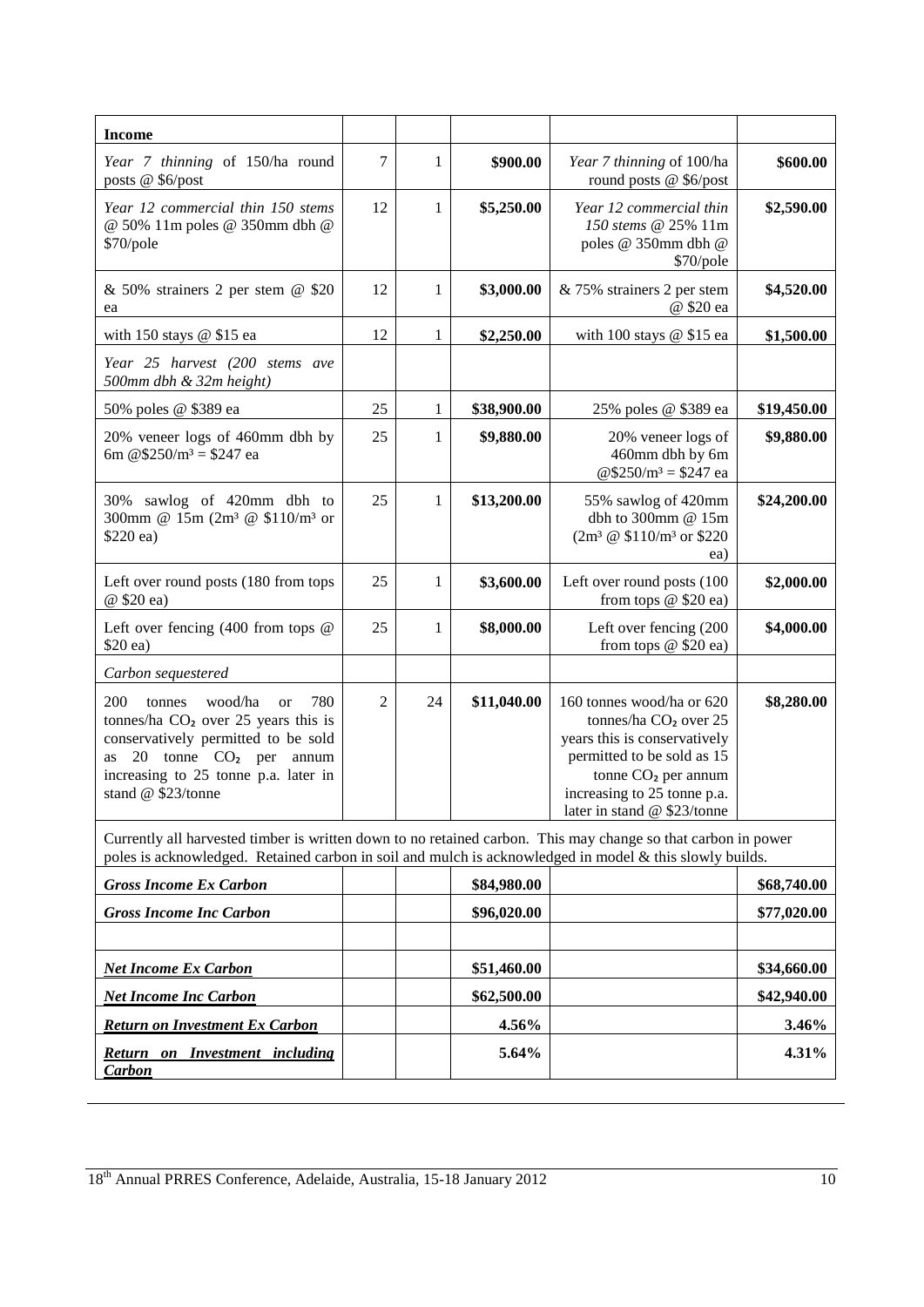The calculations have been based upon estimated and observed growth rates in a trial plot at Goomboorian outside of Gympie. The data has been prepred in conjunction with Sean Ryan of South East Queensland Private Forestry.

It will be of interest that if rural enterprises are "captured" in an ETS or CPRS this will of course mean that the return will not create an increase in profits to the farm, but may be used to offset that farm's emmissions thus reducing their potential fall in income as shown in Figure 6. Until we know how rural industries are to be held accountable for carbon emmissions, we cannot predict the return scenerios.

Table 1 offers a variation in the analysis accounting for slower growth rates. A slower growth rate changes the original return to the farm from 4.56% down to 3.46% with a Carbon inclusive return of 4.31%.

#### **Comparison to rural industry returns**

Australian rural industries are generally very capital intensive and do not offer high rates of Return on Investment. The 2007 to 2009 ABARE data [\(ABARE, 2011\)](#page-11-13) has been summarised from their Australian farm surveys 2010 industry series in Table 2 below:

| <b>INDUSTRY</b>                                                 | <b>RETURN ON</b><br><b>INVESTMENT</b> inc Capital<br><b>Growth Allowances</b> | <b>RETURN ON</b><br><b>INVESTMENT</b> ex Capital<br><b>Growth Allowances</b> |
|-----------------------------------------------------------------|-------------------------------------------------------------------------------|------------------------------------------------------------------------------|
| Beef cattle                                                     | $-1.3\%$ to 2.5%                                                              | $-1.5\%$ to 1.7%                                                             |
| Dairy production                                                | $-3.2\%$ to 6.2\%                                                             | $-3.9\%$ to 4.1\%                                                            |
| Grain Production                                                | 2.1\% to 3.5\%                                                                | 1.0\% to 1.9\%                                                               |
| Lamb/Sheep production                                           | 3.7% to 4.2%                                                                  | $0.2\%$ to $2.1\%$                                                           |
| Private Farm Forestry calculation ex<br>Carbon income           | 3.46% to 4.56%                                                                | 1.5% to 2.1%                                                                 |
| calculation<br>Private Farm Forestry<br>including Carbon income | 4.31% to 5.64%                                                                | 2.2\% to 3.5\%                                                               |

#### **Table 2 Comparison of rural industry farm returns (ABARE 2009 & author 2011)**

A major component of the IRR for a farming operation is the capital growth in the value of the property. This has seen a decline in northern Australia markets for cattle and sheep holdings which caused a decline in some returns. This is a marked difference to 2004 when a booming rural market was creating much higher returns to 8.1% in the short term.

As a generalisation, the returns for Private farm forestry are much lower than the originally projected 8% to 9%, but they are potentially commensurate with other standard returns for rural production in Australia. The added income from Carbon credits is a benefit to producers, provided they are not losing major production in the conversion of areas to farm forestry.

# **CONCLUSION**

It is inevitable that we will see a Carbon Tax in some form or other in Australia. This may not occur in 2013 as first proposed, but with the current Labor/Green/Independent coalition and a Labor/Green Senate, the legislation passed Federal parliament in late 2011 for a Carbon Price of \$23 per tonne. The full ETS or other trading scheme is yet to be enacted.

The accuracy of Carbon Sequestration projections is yet to be completed, but Re-forestation will progress as a primary option for offsetting carbon emissions. It is the extent to which rural industries and the high emitting industries are captured within any CPRS which will inevitably create the price for carbon and the amount that people are willing to pay to avoid the cost. The National Carbon Accounting System together with the National Greenhouse Gas Inventory,